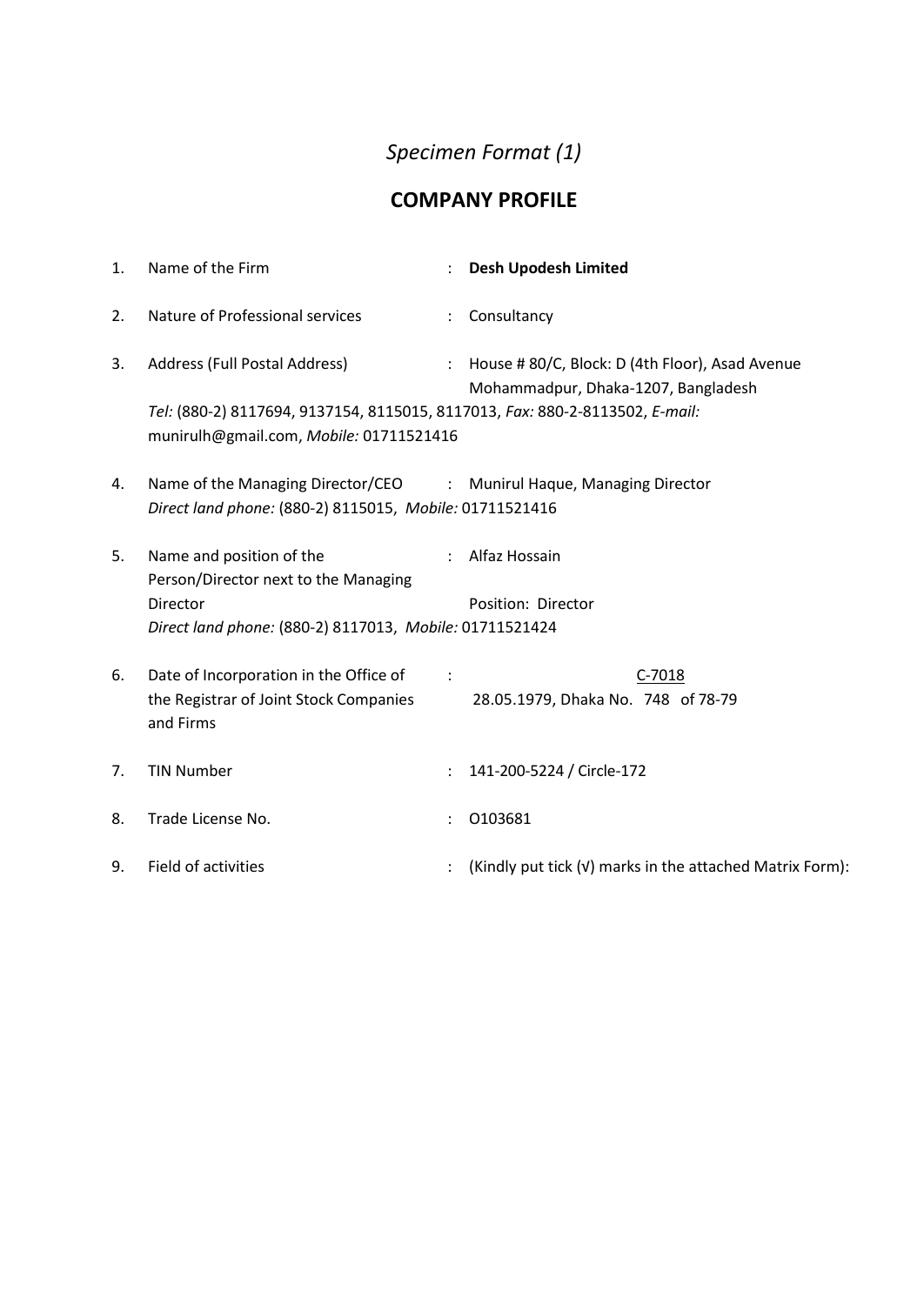## *Specimen Format (2)*

## **MAJOR FIELDS OF ACTIVITIES**

| 1.  | Architecture                                  | V |
|-----|-----------------------------------------------|---|
| 2.  | Landscape Planning                            | ν |
| 3.  | <b>Acoustic Design</b>                        |   |
| 4.  | Air-conditioning                              |   |
| 5.  | <b>Building Engineering (Civil/structure)</b> | V |
| 6.  | Construction supervision                      | V |
| 7.  | <b>Building Electromechanical</b>             | V |
| 8.  | Soils/Foundation Engineering                  | ν |
| 9.  | <b>Materials Engineering</b>                  | v |
| 10. | Land and Hydrographic Survey                  | V |
| 11. | <b>Traffic Transportation Studies</b>         | V |
| 12. | Roads and Highways Design                     | V |
| 13. | <b>Bridge Engineering</b>                     | V |
| 14. | Harbor, Jetty and Marine structure            |   |
| 15. | <b>River Training</b>                         | V |
| 16. | Flood control and Drainage                    | ν |
| 17. | <b>Water Resources planning</b>               | V |
| 18. | Inland waterways                              | V |
| 19. | Land use and Urban physical planning          | v |
| 20. | Rural Development                             | v |
| 21. | <b>Agriculture and Aquaculture</b>            | V |
| 22. | Water supply and Sanitation                   | V |
| 23. | <b>Power Generation</b>                       |   |
| 24. | Power Transmission and Distribution           |   |
| 25. | Industrial Planning and Installation          | ν |
| 26. | <b>Environment and Health</b>                 | V |
| 27. | <b>Project Management</b>                     | V |
| 28. | Human Resources Development                   | V |
| 29. | Institutional studies                         | V |
| 30. | Telecommunication                             |   |
| 31. | Computer application and IT                   | V |
| 32. | Others                                        |   |
| 33. |                                               |   |
| 34. |                                               |   |
| 35. |                                               |   |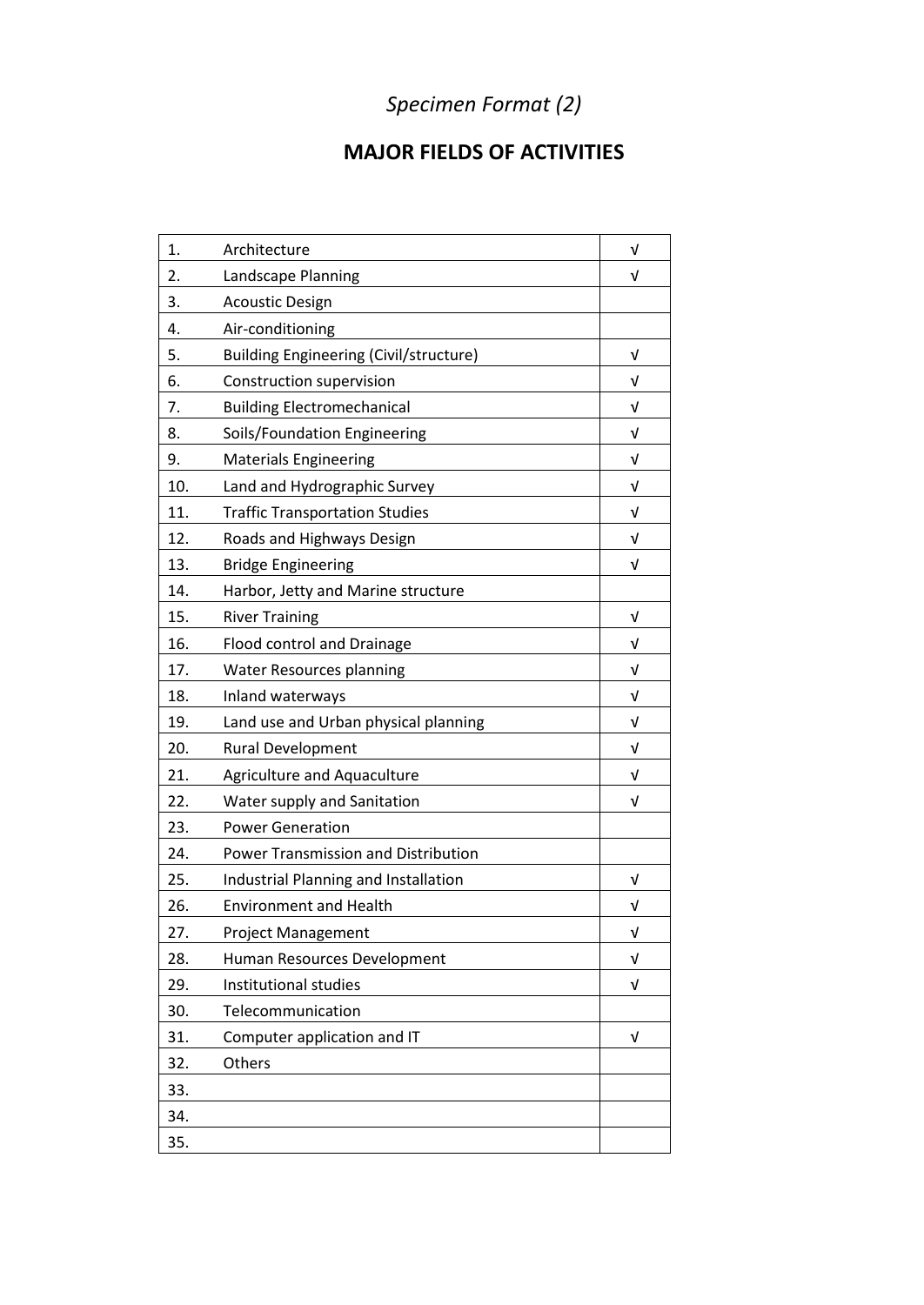10. Name of 10 major completed /ongoing projects with following information:

| ٠ | Name of the project<br>Nature of the project |                      | Coastal Embankment Rehabilitation Project, ALA/93/20                                                                       |
|---|----------------------------------------------|----------------------|----------------------------------------------------------------------------------------------------------------------------|
|   | Nature of services performed by              |                      | Jaakko Pöyry Consulting OY, Finland                                                                                        |
|   | the Member-Firms                             |                      | DHV Consultants BV, The Netherlands                                                                                        |
|   |                                              |                      | Mott MacDonald, UK                                                                                                         |
|   |                                              |                      | House of Consultant Ltd.                                                                                                   |
|   | Duration and Date of completion              | ÷                    | July 1996 to June 2003                                                                                                     |
|   | Name of the Employer                         |                      | Bangladesh Water Development Board                                                                                         |
|   | Volume of the project                        |                      | US\$ 6.685 million                                                                                                         |
| ٠ | Name of the project                          |                      | Design Supervision and Monitoring (DSM) of DUTP<br>Infrastructure Components, Institutional Support and<br><b>Training</b> |
|   | Nature of the project                        |                      |                                                                                                                            |
|   | Nature of services performed by              | $\ddot{\phantom{a}}$ | Japan Overseas Consultants Co. Ltd. (JOC), Japan                                                                           |
|   | the Member-Firms                             |                      | DHV Consultants BV (DHV), The Netherlands                                                                                  |
|   |                                              |                      | Finnroad OT, Finland.                                                                                                      |
|   |                                              |                      | Operation Research Group (ORG), India.                                                                                     |
|   |                                              |                      | SARM Associates Ltd., BD                                                                                                   |
|   |                                              |                      | DevConsultants Ltd., BD                                                                                                    |
|   | Duration and Date of completion              | ÷                    | February 1999 to March 2005                                                                                                |
|   | Name of the Employer                         |                      | Dhaka Transport Coordination Board                                                                                         |
|   | Volume of the project                        |                      | US\$ 5.252 million & 3.89 million                                                                                          |
| ٠ | Name of the project                          |                      | Construction Supervision for Rehabilitation of Dhaka-Sylhet                                                                |
|   |                                              |                      | Road Project (RRMP-III), RHD                                                                                               |
|   | Nature of the project                        |                      |                                                                                                                            |
|   | Nature of services performed by              | $\ddot{\cdot}$       | Roughton International - U.K.                                                                                              |
|   | the Member-Firms                             |                      | <b>BCEOM - France</b>                                                                                                      |
|   |                                              |                      | SARM Associates Ltd., BD                                                                                                   |
|   |                                              |                      | DevConsultants Ltd., BD                                                                                                    |
|   | Duration and Date of completion              | ÷                    | June 1999 to June 2006                                                                                                     |
|   | Name of the Employer                         |                      | Roads & Highways Department (RHD)                                                                                          |
|   | Volume of the project                        |                      | US\$ 3.28 million & 1.50 million                                                                                           |
|   | Name of the project                          |                      | Construction of a Container Terminal at New Mooring<br>Chittagong (Phase-A & Phase-B)                                      |
|   | Nature of the project                        |                      |                                                                                                                            |
|   | Nature of services performed by              | ÷                    | <b>BCEOM French Engg. Consultants, France</b>                                                                              |
|   | the Member-Firms                             |                      | <b>IBERINSA International Consulting Engineers, Spain</b>                                                                  |
|   |                                              |                      | Dexterous Consultants Ltd., Bangladesh                                                                                     |
|   |                                              |                      | Puraloy Kaushali Ltd., Bangladesh                                                                                          |
|   | Duration and Date of completion              | ÷                    | July, 2000 to May 2008                                                                                                     |
|   | Name of the Employer                         |                      | <b>Chittagong Port Authority</b>                                                                                           |
|   | Volume of the project                        |                      | US\$ 1.93 million & 0.685 million                                                                                          |
| ٠ | Name of the project                          |                      | Construction<br>Independent<br>University,<br>of<br>Bangladesh<br>Campus at Basundhara, Dhaka                              |
|   | Nature of the project                        |                      |                                                                                                                            |
|   | Nature of services performed by              |                      | Tareque Hassan & Associates Ltd. (THAL)                                                                                    |
|   | the Member-Firms                             |                      |                                                                                                                            |
|   | Duration and Date of completion              |                      | November 2000 to June 2014                                                                                                 |
|   | Name of the Employer                         |                      | Independent University, Bangladesh (IUB)                                                                                   |
|   | Volume of the project                        |                      | US \$ 0.193 million                                                                                                        |